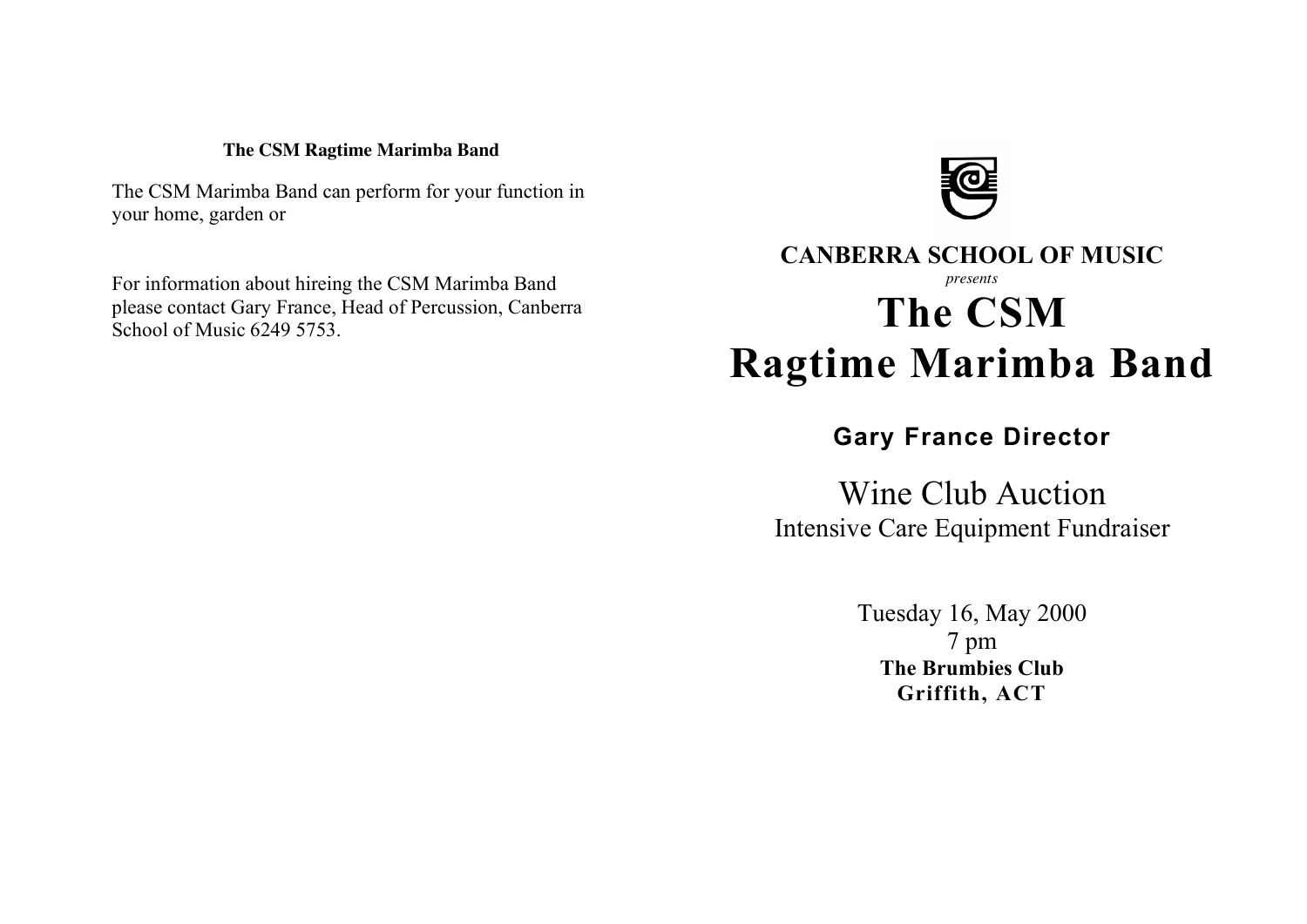## **PROGRAMME CSM Ragtime Marimba Band**

**Etude in B Major** Jocelyn Fegent Soloist **Clair Omar Musser**

**Mexican Dance No. 1** Lisa Lai Soloist **Gordon Stout**

#### **Dotty Dimples**

Ursula Howard Soloist **Charles Capers (1920)** Sharon Wright Soloist **Rajah** Mark Ashton Soloist **Rain (1919)** Jacinta Dunlop Soloist

**Fluffy Ruffles (1925)**

Lisa Lai Soloist

**George Hamilton Green**



**THE CSM PERCUSSION ENSEMBLE** presents the rich and diverse repertoire written exclusively for percussion.. Numerous percussion ensembles, under Mr France's direction, have performed national broadcast for ABC Fine Music as well as many public performances throughout Australia and North America.

**The Canberra School of Music Marimba Band**

Jacinta Dunlop, Sharon Wright, Ursula Howard Mark Ashton, Lisa Lai, Gary France

### **PROGRAMME NOTES THE MUSIC OF GEORGE HAMILTON GREEN**

Born in Omaha, Nebraska on May 23, 1893, George Hamilton Green, Jr. was a piano prodigy at the age of four. His grandfather, Joseph Green I, began as violinist and violin maker in New York City-later moved to Omaha to work as conductor and baritone horn soloist with the Seventh Ward Silver Cornet Band. In 1889 George Hamilton Green, Jr.'s father (George Hamilton Green, Sr.) followed his father's footsteps becoming cornet soloist, arranger, and conductor of the Seventh Ward Silver Cornet Band-playing weekly concerts to audiences of 7,000-10,000 in the 1890's. Coming from such a musical background, it is not too surprising that George Jr. was already being called "the world's greatest xylophonist" when he was only eleven years old! The next four decades of recording and composing provide documented evidence to justify the title. In 1915 a review in *The United Musician* states: "He has begun where every other xylophone player left off. His touch, his attack, his technique, and his powers of interpretation in the rendition of his solos being far different than other performers'. To say his work is marvellous and wonderful would not fully express it."